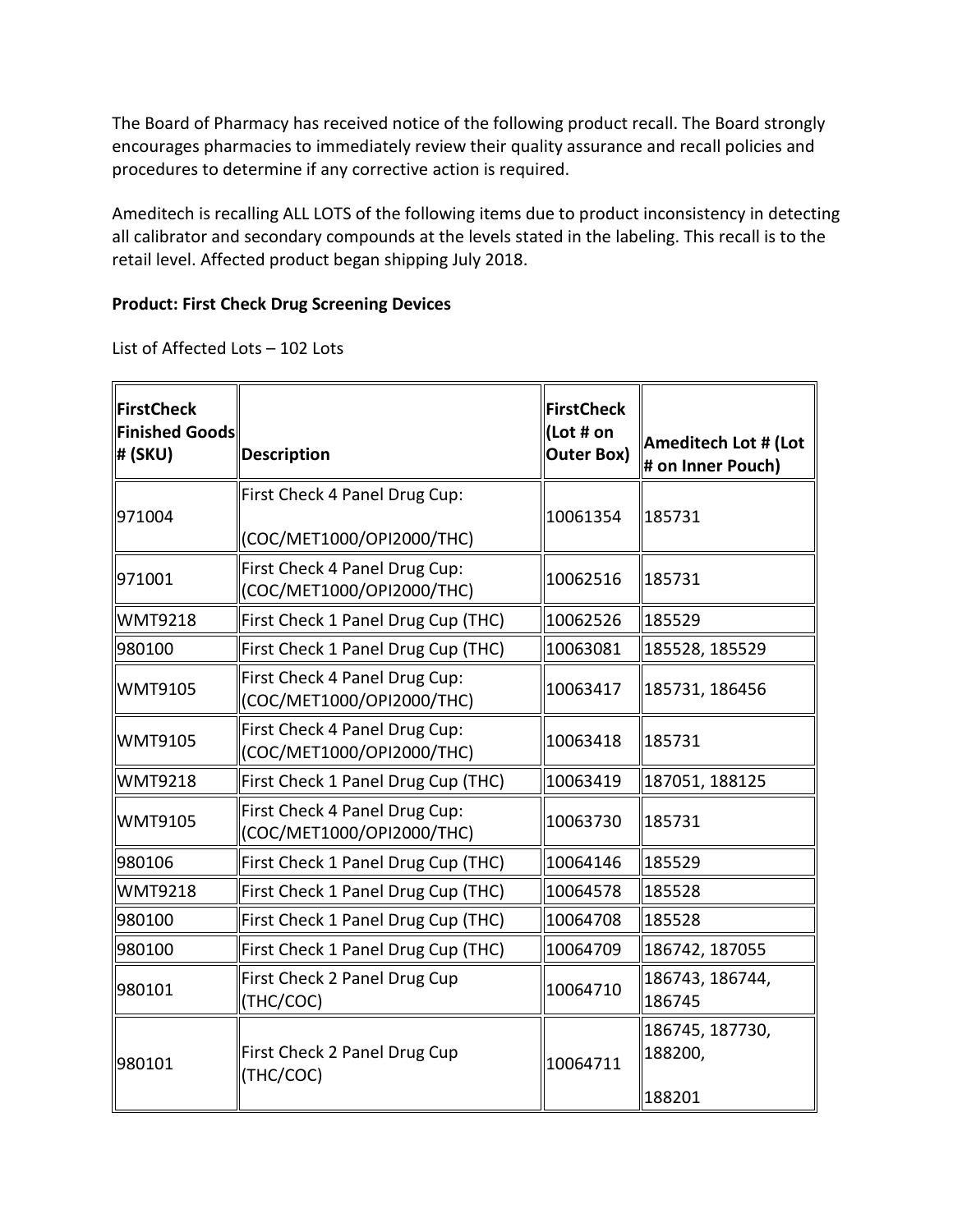| <b>FirstCheck</b><br><b>Finished Goods</b><br>#(SKU) | <b>Description</b>                                             | <b>FirstCheck</b><br>(Lot # on<br><b>Outer Box)</b> | Ameditech Lot # (Lot<br># on Inner Pouch) |
|------------------------------------------------------|----------------------------------------------------------------|-----------------------------------------------------|-------------------------------------------|
| <b>WMT9218</b>                                       | First Check 1 Panel Drug Cup (THC)                             | 10064714                                            | 185529                                    |
| 962200                                               | First Check 1 Panel Drug Cup (THC)                             | 10064716                                            | 187055                                    |
| <b>WMT9105</b>                                       | First Check 4 Panel Drug Cup:<br>(COC/MET1000/OPI2000/THC)     | 10064722                                            | 186456, 186738                            |
| 980100                                               | First Check 1 Panel Drug Cup (THC)                             | 10064815                                            | 186741, 186742                            |
| 980100                                               | First Check 1 Panel Drug Cup (THC)                             | 10064816                                            | 185528, 185529                            |
| 980100                                               | First Check 1 Panel Drug Cup (THC)                             | 10064817                                            | 186742, 187051                            |
| <b>WMT9218</b>                                       | First Check 1 Panel Drug Cup (THC)                             | 10064883                                            | 185529, 186740,<br>186741                 |
| <b>WMT9218</b>                                       | First Check 1 Panel Drug Cup (THC)                             | 10064901                                            | 186741, 186742                            |
| <b>WMT9218</b>                                       | First Check 1 Panel Drug Cup (THC)                             | 10064905                                            | 186742, 187051                            |
| 980100                                               | First Check 1 Panel Drug Cup (THC)                             | 10064914                                            | 187536                                    |
| <b>WMT9218</b>                                       | First Check 1 Panel Drug Cup (THC)                             | 10064915                                            | 188790                                    |
| <b>WMT9218</b>                                       | First Check 1 Panel Drug Cup (THC)                             | 10064916                                            | 187536, 187728,<br>187729                 |
| 971002                                               | First Check 7 Panel Drug Cup<br>(AMP/COC/MDMA/MET/OPI/PCP/THC) | 10065526                                            | 188123, 188124,<br>188202,<br>188345      |
| 971004                                               | First Check 4 Panel Drug Cup:<br>(COC/MET1000/OPI2000/THC)     | 10065527                                            | 188122, 189102                            |
| 980100                                               | First Check 1 Panel Drug Cup (THC)                             | 10065529                                            | 188790, 189153                            |
| 962200                                               | First Check 1 Panel Drug Cup (THC)                             | 10065916                                            | 188790                                    |
| 980100                                               | First Check 1 Panel Drug Cup (THC)                             | 10066542                                            | 187729                                    |
| 980106                                               | First Check 1 Panel Drug Cup (THC)                             | 10066543                                            | 187536                                    |
| <b>WMT9105</b>                                       | First Check 4 Panel Drug Cup:<br>(COC/MET1000/OPI2000/THC)     | 10066545                                            | 189039, 189040                            |
| <b>WMT9218</b>                                       | First Check 1 Panel Drug Cup (THC)                             | 10066842                                            | 187056, 187536                            |
| 971001                                               | First Check 4 Panel Drug Cup:<br>(COC/MET1000/OPI2000/THC)     | 10066921                                            | 186739, 186738,<br>187585,                |
|                                                      |                                                                |                                                     | 187887, 189102                            |
| <b>WMT9218</b>                                       | First Check 1 Panel Drug Cup (THC)                             | 10067127                                            | 187729                                    |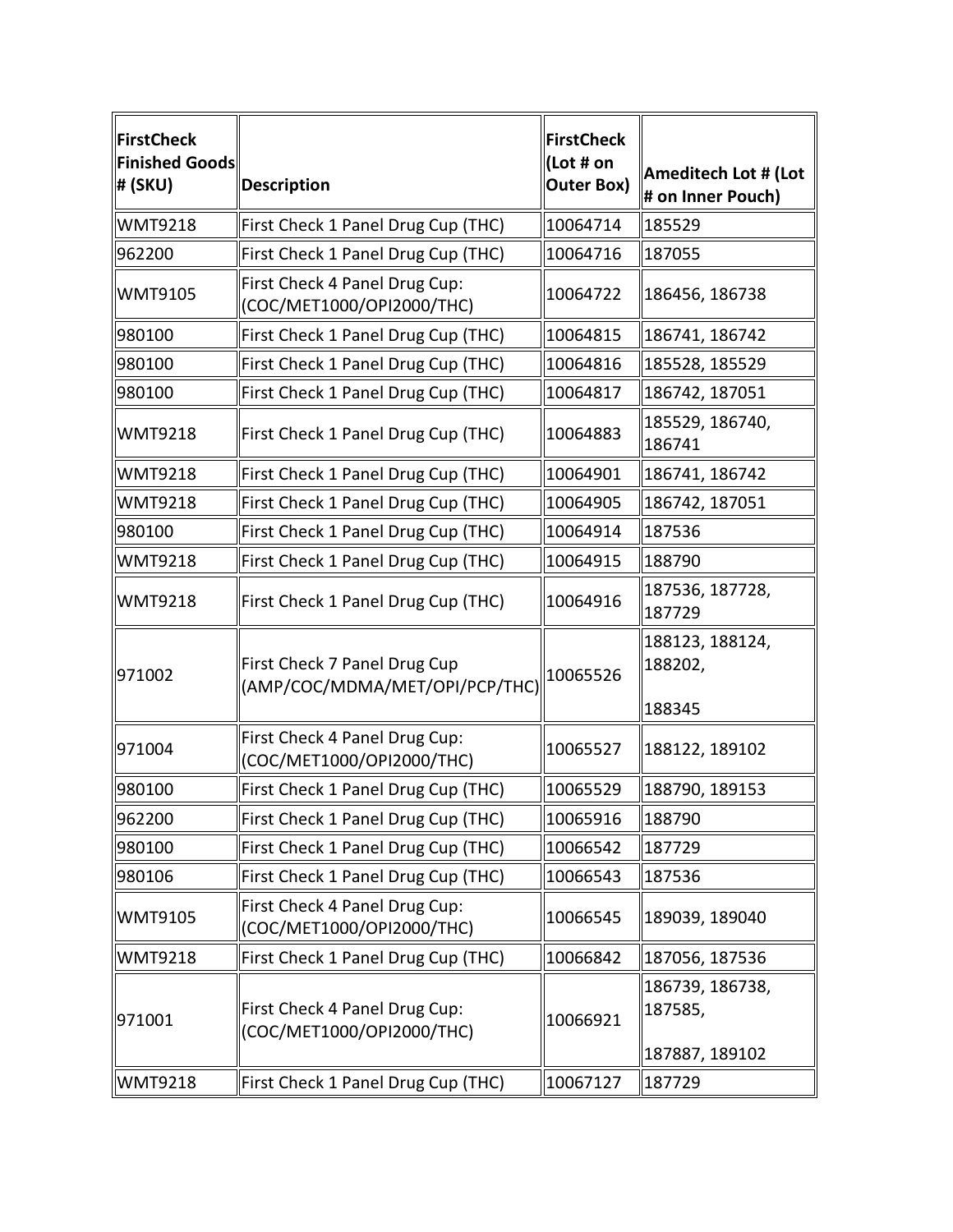| <b>FirstCheck</b><br><b>Finished Goods</b><br>#(SKU) | <b>Description</b>                                         | FirstCheck<br>(Lot # on<br><b>Outer Box)</b> | <b>Ameditech Lot # (Lot</b><br># on Inner Pouch) |
|------------------------------------------------------|------------------------------------------------------------|----------------------------------------------|--------------------------------------------------|
| <b>WMT9218</b>                                       | First Check 1 Panel Drug Cup (THC)                         | 10067742                                     | 187729                                           |
| <b>WMT9105</b>                                       | First Check 4 Panel Drug Cup:<br>(COC/MET1000/OPI2000/THC) | 10067802                                     | 188121, 188122,<br>189039                        |
| <b>WMT9218</b>                                       | First Check 1 Panel Drug Cup (THC)                         | 10068461                                     | 187729, 188788,<br>188790                        |
| 980100                                               | First Check 1 Panel Drug Cup (THC)                         | 10068466                                     | 187729, 188790                                   |
| <b>WMT9105</b>                                       | First Check 4 Panel Drug Cup:<br>(COC/MET1000/OPI2000/THC) | 10068469                                     | 187585, 187587,<br>189040                        |
| 971001                                               | First Check 4 Panel Drug Cup:<br>(COC/MET1000/OPI2000/THC) | 10068472                                     | 189757, 187888,<br>189103                        |

| <b>FirstCheck</b><br><b>Finished</b><br>Goods<br>#(SKU) | <b>Description</b>                                             | <b>FirstCheck</b><br>(Lot # on<br><b>Outer Box)</b> | <b>Ameditech Lot # (Lot</b><br># on Inner Pouch) |
|---------------------------------------------------------|----------------------------------------------------------------|-----------------------------------------------------|--------------------------------------------------|
| 971002                                                  | First Check 7 Panel Drug Cup<br>(AMP/COC/MDMA/MET/OPI/PCP/THC) | 10068473                                            | 188345, 189807                                   |
| 971004                                                  | First Check 4 Panel Drug Cup:<br>(COC/MET1000/OPI2000/THC)     | 10068474                                            | 187585, 187588                                   |
| 980100                                                  | First Check 1 Panel Drug Cup (THC)                             | 10068477                                            | 189153                                           |
| 980100                                                  | First Check 1 Panel Drug Cup (THC)                             | 10068478                                            | 189717, 189848                                   |
| 980106                                                  | First Check 1 Panel Drug Cup (THC)                             | 10068479                                            | 189153                                           |
| <b>WMT9105</b>                                          | First Check 4 Panel Drug Cup:<br>(COC/MET1000/OPI2000/THC)     | 10068480                                            | 187588, 187888,<br>189758                        |
| <b>WMT9218</b>                                          | First Check 1 Panel Drug Cup (THC)                             | 10069176                                            | 189153                                           |
| 971002                                                  | First Check 7 Panel Drug Cup<br>(AMP/COC/MDMA/MET/OPI/PCP/THC) | 10069200                                            | 189349, 189807,<br>190017                        |
| <b>WMT9218</b>                                          | First Check 1 Panel Drug Cup (THC)                             | 10069384                                            | 189348                                           |
| 971001                                                  | First Check 4 Panel Drug Cup:<br>(COC/MET1000/OPI2000/THC)     | 10069392                                            | 187587, 187588                                   |
| 980100                                                  | First Check 1 Panel Drug Cup (THC)                             | 10069721                                            | 189348, 189717                                   |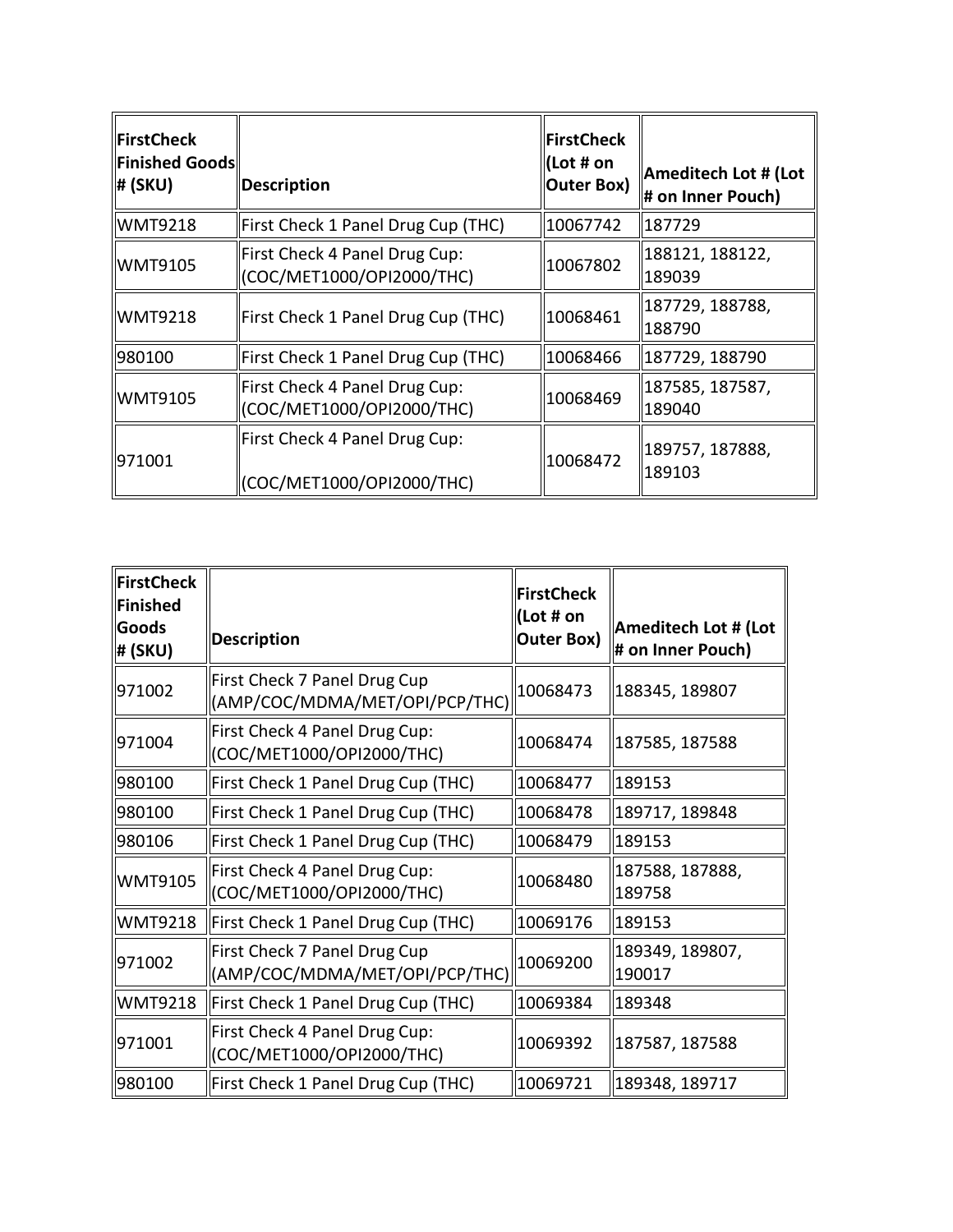| <b>FirstCheck</b><br><b>Finished</b><br><b>Goods</b><br># (SKU) | <b>Description</b>                                             | <b>FirstCheck</b><br>(Lot # on<br><b>Outer Box)</b> | Ameditech Lot # (Lot<br># on Inner Pouch) |
|-----------------------------------------------------------------|----------------------------------------------------------------|-----------------------------------------------------|-------------------------------------------|
| 980100                                                          | First Check 1 Panel Drug Cup (THC)                             | 10070101                                            | 189153, 189348                            |
| 971004                                                          | First Check 4 Panel Drug Cup:<br>(COC/MET1000/OPI2000/THC)     | 10070215                                            | 189757, 189758                            |
| 980101                                                          | First Check 2 Panel Drug Cup<br>(THC/COC)                      | 10070217                                            | 189350                                    |
| 980106                                                          | First Check 1 Panel Drug Cup (THC)                             | 10070218                                            | 189848                                    |
| 962200                                                          | First Check 1 Panel Drug Cup (THC)                             | 10070334                                            | 189717, 189848                            |
| 971002                                                          | First Check 7 Panel Drug Cup<br>(AMP/COC/MDMA/MET/OPI/PCP/THC) | 10070361                                            | 190017                                    |
| 971001                                                          | First Check 4 Panel Drug Cup:<br>(COC/MET1000/OPI2000/THC)     | 10070602                                            | 189758                                    |
| 971002                                                          | First Check 7 Panel Drug Cup<br>(AMP/COC/MDMA/MET/OPI/PCP/THC) | 10070603                                            | 190017                                    |
| 971020                                                          | First Check 7 Panel Drug Cup<br>(AMP/COC/MDMA/MET/OPI/PCP/THC) | 10070606                                            | 192210                                    |
| 980100                                                          | First Check 1 Panel Drug Cup (THC)                             | 10070607                                            | 189848, 189970,<br>189971                 |
| 971002                                                          | First Check 7 Panel Drug Cup<br>(AMP/COC/MDMA/MET/OPI/PCP/THC) | 10071417                                            | 192749                                    |
| 962200                                                          | First Check 1 Panel Drug Cup (THC)                             | 10072026                                            | 189848                                    |
| 971002                                                          | First Check 7 Panel Drug Cup<br>(AMP/COC/MDMA/MET/OPI/PCP/THC) | 10072028                                            | 192210                                    |
| 971002                                                          | First Check 7 Panel Drug Cup<br>(AMP/COC/MDMA/MET/OPI/PCP/THC) | 10072029                                            | 192991                                    |
| 971004                                                          | First Check 4 Panel Drug Cup:<br>(COC/MET1000/OPI2000/THC)     | 10072030                                            | 189758                                    |
| 971005                                                          | First Check 14 Panel Drug Cup (BMC<br>Style) [Replaces 990300] | 10072031                                            | 192851                                    |
| 980100                                                          | First Check 1 Panel Drug Cup (THC)                             | 10072033                                            | 189848, 189971,<br>190016,                |
|                                                                 |                                                                |                                                     | 190214                                    |
| 980101                                                          | First Check 2 Panel Drug Cup<br>(THC/COC)                      | 10072034                                            | 189350, 190018                            |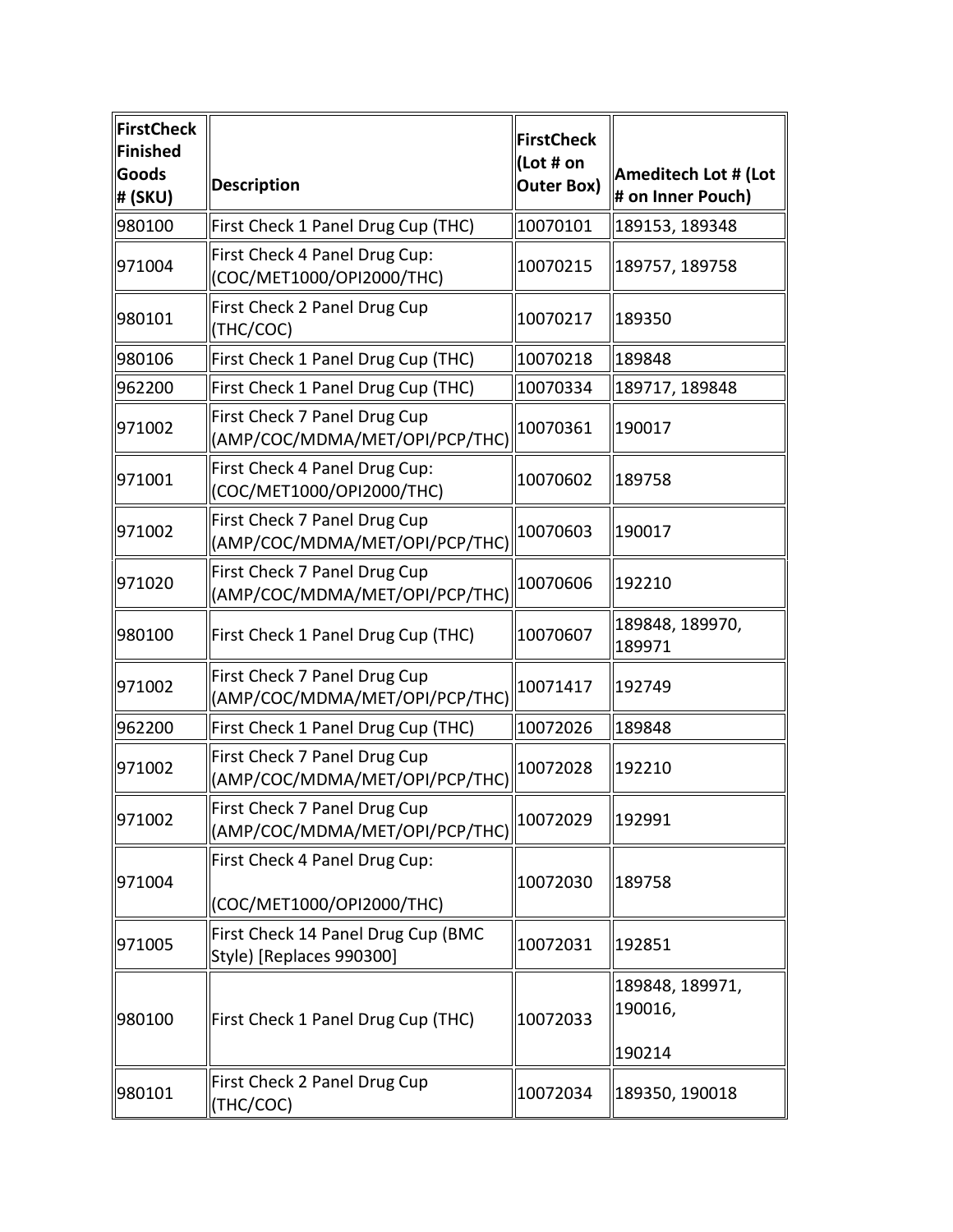| FirstCheck<br>Finished<br>Goods<br> # (SKU) | <b>Description</b>                                             | <b>FirstCheck</b><br>(Lot # on<br><b>Outer Box)</b> | Ameditech Lot # (Lot<br># on Inner Pouch) |
|---------------------------------------------|----------------------------------------------------------------|-----------------------------------------------------|-------------------------------------------|
| 980106                                      | First Check 1 Panel Drug Cup (THC)                             | 10072035                                            | 189848                                    |
| 980106                                      | First Check 1 Panel Drug Cup (THC)                             | 10072432                                            | 190214                                    |
| 971004                                      | First Check 4 Panel Drug Cup:<br>(COC/MET1000/OPI2000/THC)     | 10072628                                            | 189758                                    |
| 971001                                      | First Check 4 Panel Drug Cup:<br>(COC/MET1000/OPI2000/THC)     | 10072988                                            | 189758, 190069                            |
| 971020                                      | First Check 7 Panel Drug Cup<br>(AMP/COC/MDMA/MET/OPI/PCP/THC) | 10072989                                            | 193401                                    |
| 971004                                      | First Check 4 Panel Drug Cup:<br>(COC/MET1000/OPI2000/THC)     | 10073195                                            | 190456                                    |
| 971007                                      | First Check 14 Panel Drug Cup (BMC<br>Style)                   | 10073196                                            | 193332                                    |
|                                             | [Replaces 990300]                                              |                                                     |                                           |
| 980101                                      | First Check 2 Panel Drug Cup<br>(THC/COC)                      | 10073197                                            | 190018                                    |
| 980100                                      | First Check 1 Panel Drug Cup (THC)                             | 10073379                                            | 190214                                    |
| 980100                                      | First Check 1 Panel Drug Cup (THC)                             | 10073380                                            | 190214, 190292,<br>190410                 |
| 971002                                      | First Check 7 Panel Drug Cup<br>(AMP/COC/MDMA/MET/OPI/PCP/THC) | 10073441                                            | 193401                                    |
| 971005                                      | First Check 14 Panel Drug Cup (BMC<br>Style) [Replaces 990300] | 10073442                                            | 193332, 193553                            |
| 980106                                      | First Check 1 Panel Drug Cup (THC)                             | 10073443                                            | 190291                                    |
| 962200                                      | First Check 1 Panel Drug Cup (THC)                             | 10073444                                            | 190214, 190410                            |
| 962200                                      | First Check 1 Panel Drug Cup (THC)                             | 10074121                                            | 190454                                    |
| 971002                                      | First Check 7 Panel Drug Cup<br>(AMP/COC/MDMA/MET/OPI/PCP/THC) | 10074122                                            | 193639                                    |
| 971004                                      | First Check 4 Panel Drug Cup:<br>(COC/MET1000/OPI2000/THC)     | 10074123                                            | 190188, 190456                            |
| 971005                                      | First Check 14 Panel Drug Cup (BMC<br>Style) [Replaces 990300] | 10074125                                            | 194439                                    |